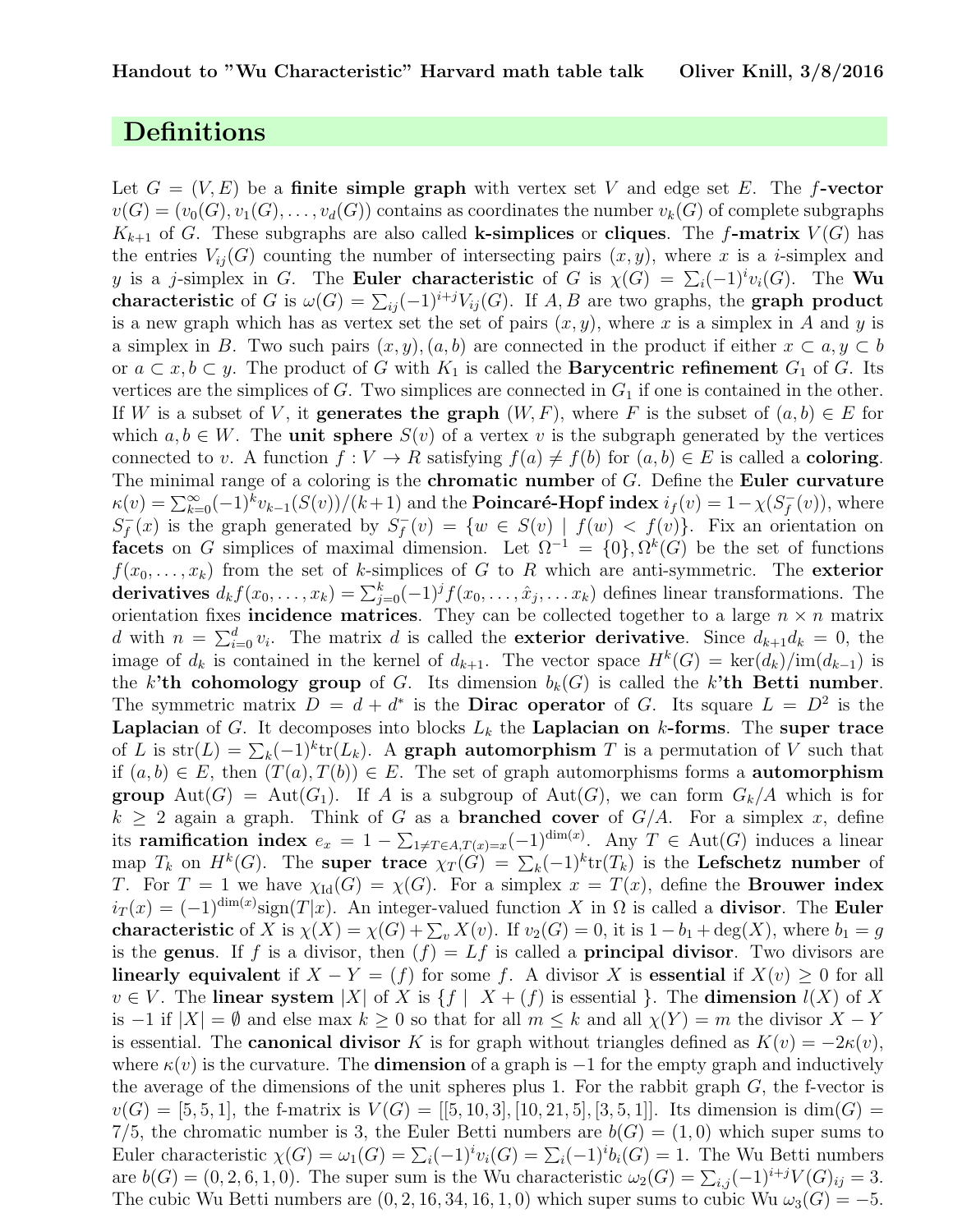### Theorems

Here are adaptations of theorems for Euler characteristic to graph theory. Take any graph G. The left and right hand side are always concrete integers. The theorem tells that they are equal and show: "The Euler characteristic is the most important quantity in all of mathematics".

Gauss-Bonnet:  $\chi(G) = \sum_{v \in V} \kappa(v)$ 

 $\textbf{Poincar\'e-Hopf:} \;\; \chi(G) = \sum_{v \in V} i_f(v)$ 

Euler-Poincaré:  $\chi(G) = \Sigma_i (-1)^i b_i(G)$ 

 $\mathbf{McKean\text{-}Singer: } \chi(G) = \text{str}(e^{-tL})$ 

**Steinitz-DeRham:**  $\chi(G \times H) = \chi(G)\chi(H)$ 

 $\textbf{Brouwer-Lefschetz:} \;\; \chi_T(G) = \sum_{x = T(x)} i_T(x)$ 

 ${\bf Riemann-Hurwitz:} \,\,\, \chi(G)=|A|\,\,\chi(G/A)-\Sigma_x(e_x-1)$ 

# Riemann-Roch:  $\chi(X) = l(X) - l(K - X)$

All theorems except Riemann-Roch hold for general finite simple graphs. The complexity of the proofs are lower than in the continuum. In continuum geometry, lower dimensional parts of space are access using "sheaves" or "integral geometry" of "tensor calculus". For manifolds, a functional analytic frame works like elliptic regularity is needed to define the heat flow  $e^{-tL}$ . We currently work on versions of these theorems to all the Wu characteristics  $\omega_k(G) = \sum_{x_1 \sim \cdots \sim x_k} \omega(x_1) \omega(x_2) \cdots \omega(x_k)$ , where the sum is over all ordered k tuples of simplices in G which intersect. Besides proofs, we built also computer implementation for all notions allowing to compute things in concrete situations. There are Wu versions of curvature, Poincaré-Hopf index, Brouwer-Lefschetz index and an interaction cohomology. All theorems generalize. Only for Riemann-Roch, we did not complete the adaptation of Baker-Norine theory yet, but it looks very good (take Wu curvature for canonical divisor and use Wu-Poincaré-Hopf indices). What is the significance of Wu characteristic? We don't know yet. The fact that important theorems generalize, generates optimism that it can be significant in physics as an interaction functional for which extremal graphs have interesting properties. Tamas Reti noticed already that for a triangle free graph with n vertices and m edges, the Wu characteristic is  $\omega(G) = n - 5m + M(G)$ , where  $M(G) = \sum_{v} \deg(v)^2$  is the **first Zagreb index** of G. For Euler characteristic, we have guidance from the continuum. This is no more the case for Wu characteristics. Nothing similar appears in the continuum. Related might be intersection theory, as Wu characteristic defines an intersection number  $\omega(A, B) = \sum_{x \sim y, x \subset A, y \subset B} \omega(x) \omega(y)$  for two subgraphs A, B of G. To generalize the parts using cohomology, we needed an adaptation of simplicial cohomology to a cohomology of interacting simplices. We call it **interaction cohomology**: one first defines discrete quadratic differential forms  $F(x, y)$  and then an exterior derivative  $dF(x, y) = F(dx, y)$ . As  $d^2 = 0$ , one gets cohomologies the usual way.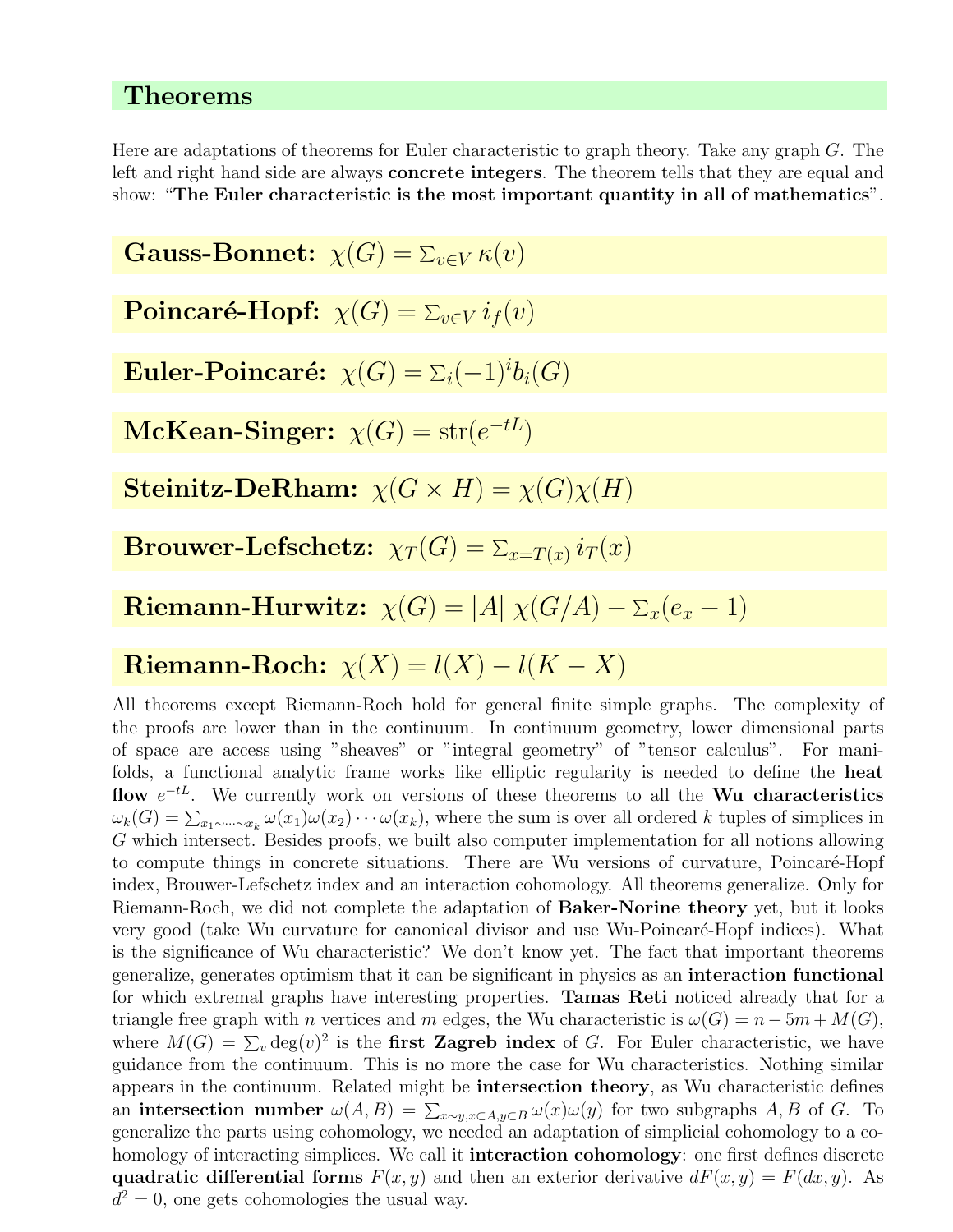

1. Barycentric refinement of the rabbit graph  $R$ . 2. Euler curvatures.



3. Wu curvatures adding up to  $\omega$ . 4. Cubic Wu curvatures adding up to  $\omega_3$ .



5. Poincaré-Hopf indices. 6. Wu-Poincaré-Hopf indices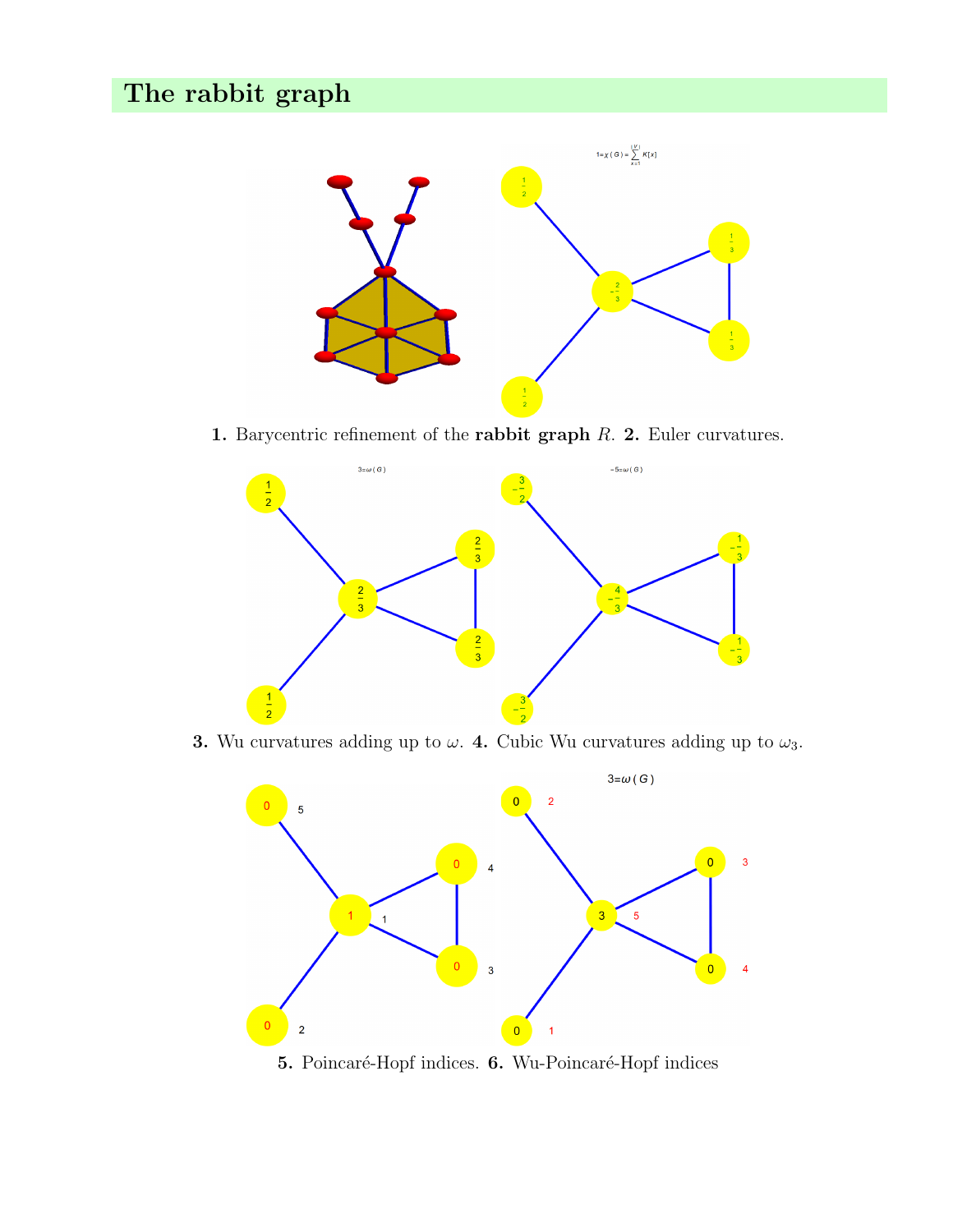

7. Spectrum  $\sigma(L_0) = \{5, 3, 1, 1, 0\}, \sigma(L_1) = \{5, 3, 3, 1, 1\}, \sigma(L_2) = \{3\},$  Betti numbers=dim(ker( $L_k$ )), Dirac operator D and Laplacian L of R with 3 blocks. Super symmetry: Bosonic spectrum  $\{5, 3, 1, 1\} \cup \{3\}$  agrees with Fermionic spectrum  ${5, 3, 3, 1, 1}.$ 



8. Lefschetz numbers of the 4 automorphisms in  $Aut(R) = Z_2 \times Z_2$ .



9. 3D rabbit  $R \times K_2$  with  $\omega = -3$ , dim = 2.59433 ≥ dim(R) + 1 = 2.4. 10. curled rabit  $G = R \times C_4$  with  $\chi(G) = \omega(G) = 0, b_0 = 1, b_1 = 1$ .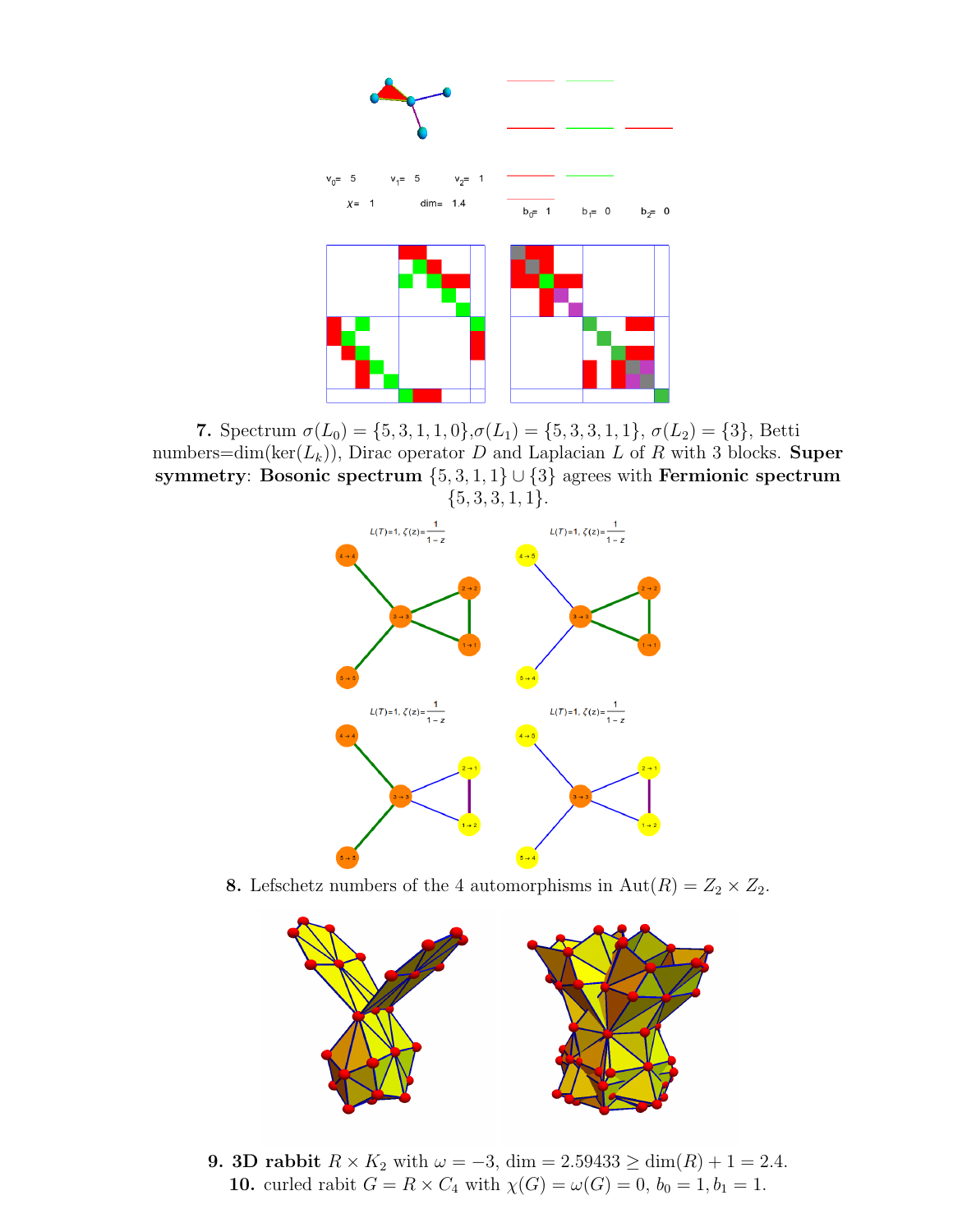# Calculus

Fix an orientation on simplices. The exterior derivatives are the gradient

$$
grad = d_0 = \begin{bmatrix} -1 & 0 & 1 & 0 & 0 \\ -1 & 1 & 0 & 0 & 0 \\ 0 & -1 & 1 & 0 & 0 \\ 0 & 0 & -1 & 1 & 0 \\ 0 & 0 & -1 & 0 & 1 \end{bmatrix},
$$

the curl

$$
\text{curl} = d_1 = \begin{bmatrix} 1 & -1 & -1 & 0 & 0 \end{bmatrix}
$$

which satisfies  $\text{curl}(\text{grad}) = 0$  and the **divergence** 

$$
\text{div} = d_0^* = \begin{bmatrix} -1 & -1 & 0 & 0 & 0 \\ 0 & 1 & -1 & 0 & 0 \\ 1 & 0 & 1 & -1 & -1 \\ 0 & 0 & 0 & 1 & 0 \\ 0 & 0 & 0 & 0 & 1 \end{bmatrix}.
$$

The scalar Laplacian or Kirchhoff matrix  $L_0 = d_0^* d_0 = \text{div}(\text{grad})$  is

$$
L_0 = \left[ \begin{array}{rrrrr} 2 & -1 & -1 & 0 & 0 \\ -1 & 2 & -1 & 0 & 0 \\ -1 & -1 & 4 & -1 & -1 \\ 0 & 0 & -1 & 1 & 0 \\ 0 & 0 & -1 & 0 & 1 \end{array} \right] .
$$

It does not depend on the chosen orientation on simplices and is equal to  $B - A$ , where B is the diagonal matrix containing the vertex degrees and  $A$  is the adjacency matrix of  $G$ . Has eigenvalues  $\sigma(L_0) = \{5, 3, 1, 1, 0\}$  with one-dimensional kernel spanned by  $[1, 1, 1, 1, 1]^T$ . Also the **1-form Laplacian**  $L_1 = d_1^* d_1 + d_0 d_0^*$  does not depend on the orientation of the simplices:

$$
L_1 = \left[\begin{array}{cccccc} 3 & 0 & 0 & -1 & -1 \\ 0 & 3 & 0 & 0 & 0 \\ 0 & 0 & 3 & -1 & -1 \\ -1 & 0 & -1 & 2 & 1 \\ -1 & 0 & -1 & 1 & 2 \end{array}\right]
$$

with eigenvalues  $\sigma(L_1) = \{5, 3, 3, 1, 1\}$  with zero dimensional kernel. This reflects that the graph is simply connected.

The 2-form Laplacian  $d_1 d_1^*$ 

$$
L_3 = \left[ \begin{array}{c} 3 \end{array} \right]
$$

has a single eigenvalue  $\{3\}.$ 

Dirac operator  $D = d + d^*$  is

$$
D=\left[\begin{array}{cccccccccccc} 0 & 0 & 0 & 0 & 0 & -1 & -1 & 0 & 0 & 0 & 0 & 0 \\ 0 & 0 & 0 & 0 & 0 & 0 & 1 & -1 & 0 & 0 & 0 & 0 \\ 0 & 0 & 0 & 0 & 0 & 1 & 0 & 1 & -1 & -1 & 0 \\ 0 & 0 & 0 & 0 & 0 & 0 & 0 & 0 & 0 & 1 & 0 & 0 \\ 0 & 0 & 0 & 0 & 0 & 0 & 0 & 0 & 0 & 1 & 0 & 0 \\ -1 & 0 & 1 & 0 & 0 & 0 & 0 & 0 & 0 & 0 & 0 & 1 \\ -1 & 1 & 0 & 0 & 0 & 0 & 0 & 0 & 0 & 0 & 0 & -1 \\ 0 & -1 & 1 & 0 & 0 & 0 & 0 & 0 & 0 & 0 & 0 & 0 \\ 0 & 0 & -1 & 1 & 0 & 0 & 0 & 0 & 0 & 0 & 0 & 0 \\ 0 & 0 & -1 & 0 & 1 & 0 & 0 & 0 & 0 & 0 & 0 & 0 \\ 0 & 0 & 0 & 0 & 0 & 1 & -1 & -1 & 0 & 0 & 0 & 0 \end{array}\right].
$$